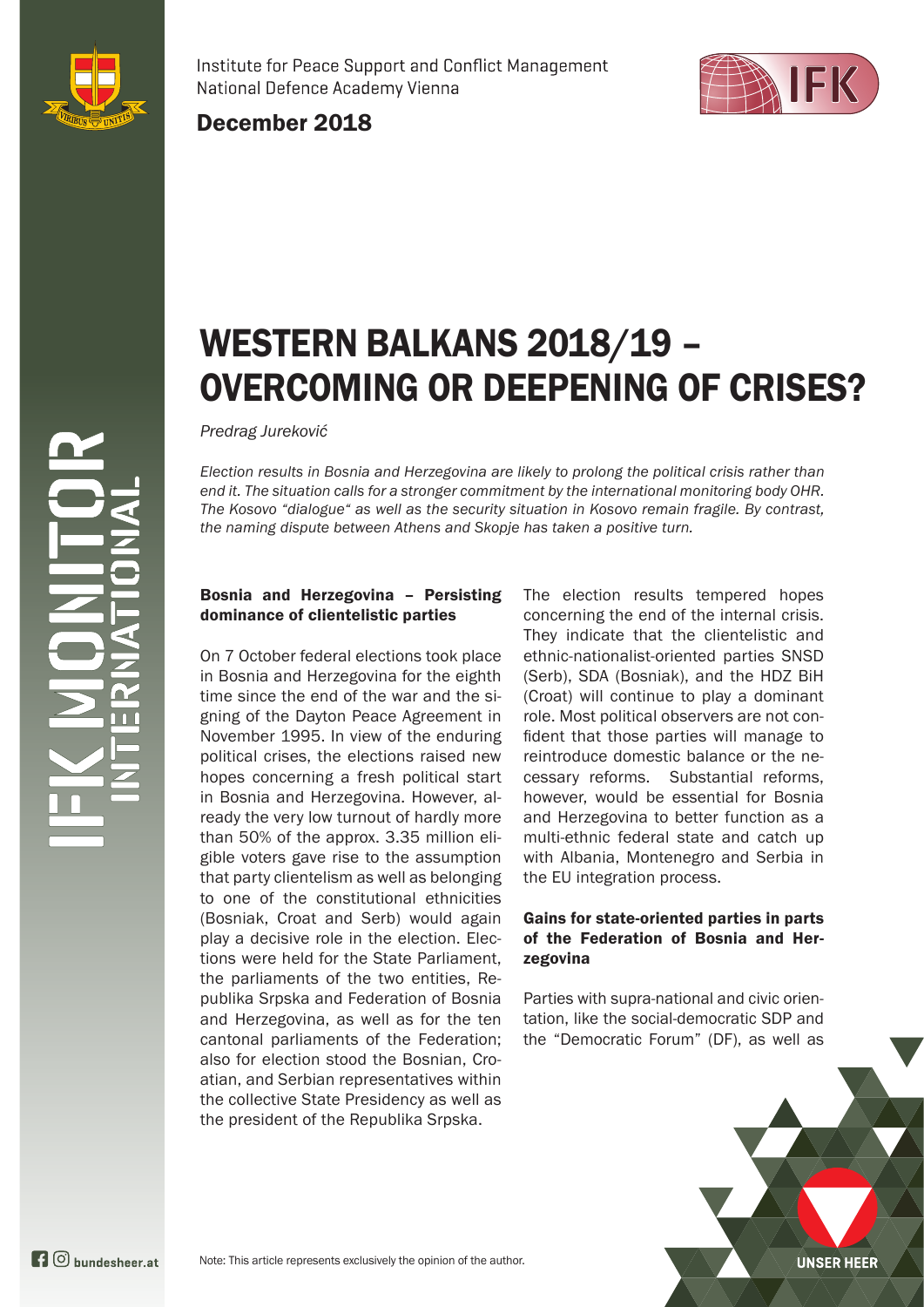the liberal party "Naša stranka", had some partial successes; however, almost only in regions with a Bosniak majority. Civil organisations but also politicians of Bosnia and Herzegovina have accused the Central Electoral Commission of not having made sufficient preparations for orderly and constitutionally correct elections to take place. According to media in Bosnia and Herzegovina, there have been up to 500,000 invalid ballot papers and numerous attempts at election manipulation.

# Expectable controversies within the State Presidency of Bosnia and Herzegovina

It can be anticipated that the new composition of Bosnia and Herzegovina's State Presidency will not only constitute a challenge for its members but also for international contacts. So-far president of the Republika Srpska and new Serb representative in the State Presidency, Milorad Dodik, has often dismissed the viability of Bosnia and Herzegovina and advocated the political independence of the Republika Srpska. At the end of the Obama Administration, Dodik - due to his polarising and nationalist positions - made it onto the US sanction list, where his name can still be found. As a member of the State Presidency Dodik is one of the persons responsible for shaping the foreign policy of Bosnia and Herzegovina. However, his room for manoeuvre will be restricted, at least regarding relations to the crucial player U.S.

Moreover, Croat-national parties in Bosnia and Herzegovina question the ethnic "authenticity" of the Croat representative in the State Presidency, Željko Komšić, and thus his political legitimacy. They accuse Komšić of having been elected mostly with Bosniak votes, a process perfectly legal, though, according to the current election law.

## Tensions with neighbouring countries

Legal issues, in particular regarding the election law, might hamper or even prevent the post-elective reconstitution of some legislative bodies in Bosnia and Herzegovina. The difficult framework conditions in which domestic politics takes place as well as the nationalist discourse will likely prove big obstacles to both the consolidation and the headway of Bosnia and Herzegovina within the European integration process. Constructive relations between Bosnia and Herzegovina and its direct neighbours, Croatia and Serbia, would therefore be all the more important. Recently, however, relations between the Croat government and Bosniak representatives from Bosnia and Herzegovina, in particular, have greatly deteriorated.

The Bosniaks maintain that this is mainly due to Zagreb's numerous attempts at meddling with domestic politics in Bosnia and Herzegovina. According to the EU member state Croatia, however, these attempts have represented legitimate interventions to favour the Croats' equality to Bosniaks and Serbs in constitutional terms. Serbia is striving for correct relations with Sarajevo. However, Bosniak politicians criticise that, within their intensive relations with the Republika Srpska, political authorities in Belgrade have never disapproved of Dodik's separatist rhetoric.

## International factors of influence

Since election results in Bosnia and Herzegovina do not point to an easing of tensions on the domestic front, proactive contributions of the EU and the international community will be all the more important to turn Bosnia and Herzegovina into a functioning state. Otherwise, various nationalist politics would be gaining further momentum with the potential of rekindling violent crises in the country. In this context, big challenges lie ahead, in particular for the Office of the High Representative (OHR) and its head, the Austrian diplomat Valentin Inzko. As head of the highest international supervisory body responsible for the implemen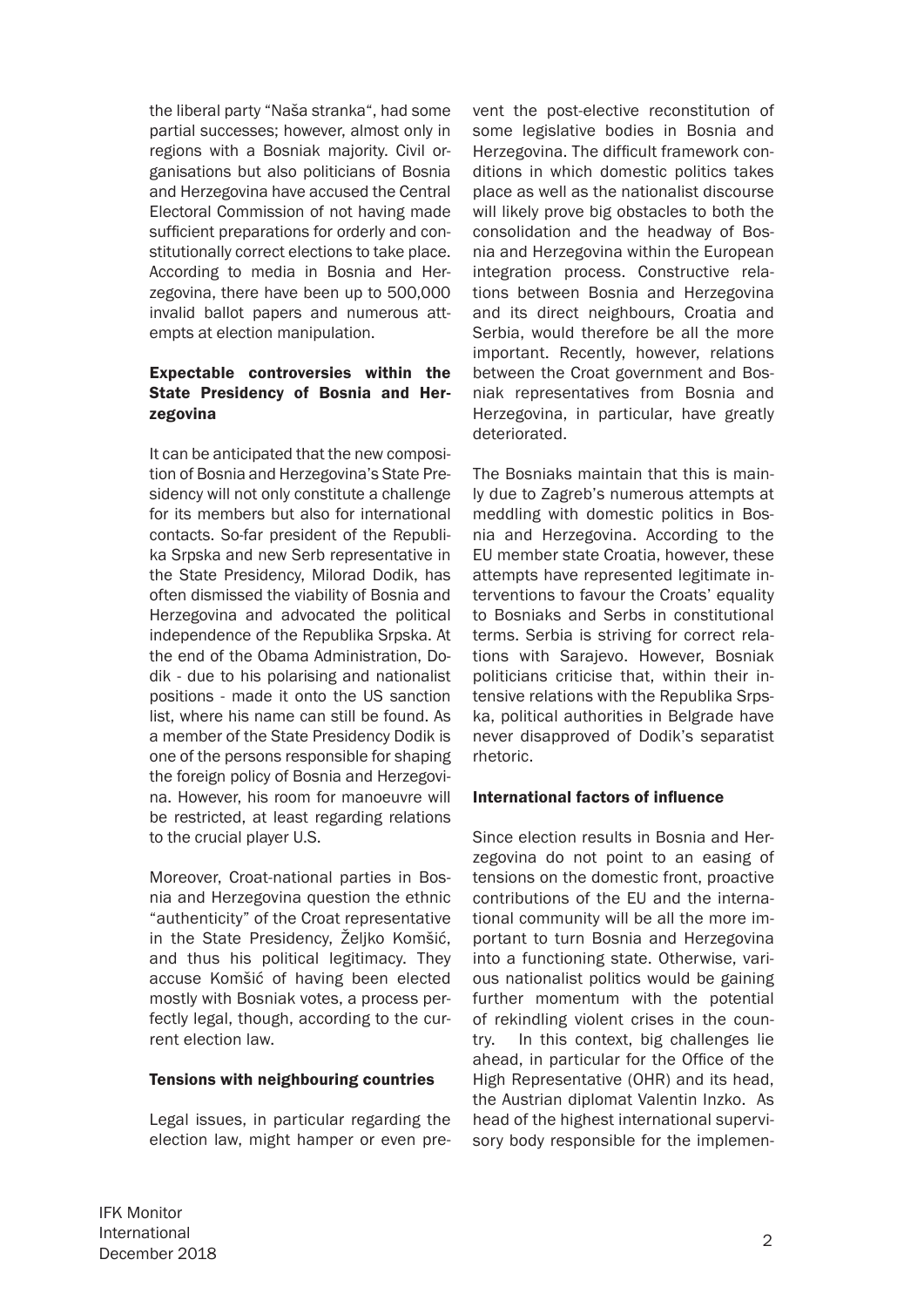tation of the civilian part of the Dayton Peace Agreement, Inzko has regularly and throughout the past years drawn attention to the dangerous nationalist developments in Bosnia and Herzegovina in briefings before the UN Security Council. He has justified the OHR's continuing presence in Bosnia and Herzegovina in particular with the fact that the country is still lacking political stability.

At the same time, not even in cases of a clear violation of the Dayton Agreement did Inzko make use of his special mandates, including sanctions against politicians of Bosnia and Herzegovina, a fact he has attributed to the missing support of the Peace Implementation Council. As the OHR's toothlessness contributes to the permanent crisis of Bosnia and Herzegovina, it should adopt a more active role, at least in the case of clear violations of the Dayton Agreement.

The status of Bosnia and Herzegovina as an EU accession candidate might be a chance for reform-oriented forces in this country to gain more attention. If Bosnia and Herzegovina, together with Kosovo, continues to lag behind in the EU integration process, the political influence of Turkey and Russia on Bosniak and Serb politicians could further increase. As far as economic matters are concerned, China attempts to strengthen its position on the Western Balkans. In view of the domestic instability, the further presence of EUFOR ALTHEA and its 650 soldiers under Austrian command constitutes an essential stabilisation factor in Bosnia and Herzegovina.

## Risky ideas of solving the Kosovo conflict

Within ongoing accession negotiations the EU Commission is putting increased pressure on Belgrade and Prishtina/ Priština to sign a fundamental agreement on the normalisation of their relations. Not further detailed suggestions put forward by the presidents of Serbia and Kosovo in the summer of 2018 to solve the "Kosovo issue" by way of an exchange of territories on the basis of purely ethnic criteria have entailed predominantly negative reactions in the Western Balkans. For good reasons, such ideas cause fears regarding destabilising domino effects, which might fuel secession aspirations and inter-ethnic conflicts, especially in Macedonia and Bosnia and Herzegovina.

Thus, in terms of peace consolidation Brussels might consider it more effective to stick to proven European models of conflict solution rather than open the gates for risky ethnic-territorial shifts. A first step would include the implementation of autonomy for Serb communities in Kosovo, which Belgrade and Prishtina/Priština principally agreed upon as early as in April 2013. Moreover, the solution of the South Tyrol issue might be partly helpful in improving relations between Serbs and Kosovo Albanians.

#### War crime as an element of uncertainty in Kosovo

Another factor of influence not to be underestimated regarding the "dialogue" between Serbs and Kosovo Albanians but also regarding the general security situation in Kosovo might be the activities of the Kosovo Specialist Chamber and the Specialist Prosecutor's Office in The Hague. It is possible that this court will, in the near future, indict several Kosovo-Albanian politicians for war crimes committed by members of the "Kosovo Liberation Army" (UÇK). The Serbian side denounces, in particular, Prishtinian preparations to transform the "Kosovo Security Force" into an army as a new factor of conflict. In view of these risk factors and the distrust on the political level, the presence of the approx. 4,000 soldiers of the international peace force KFOR constitutes one of the stabilising elements acknowledged by both sides. Within the framework of the NATO Partnership for Peace Austria contributes between 400 and 450 soldiers to this operation.